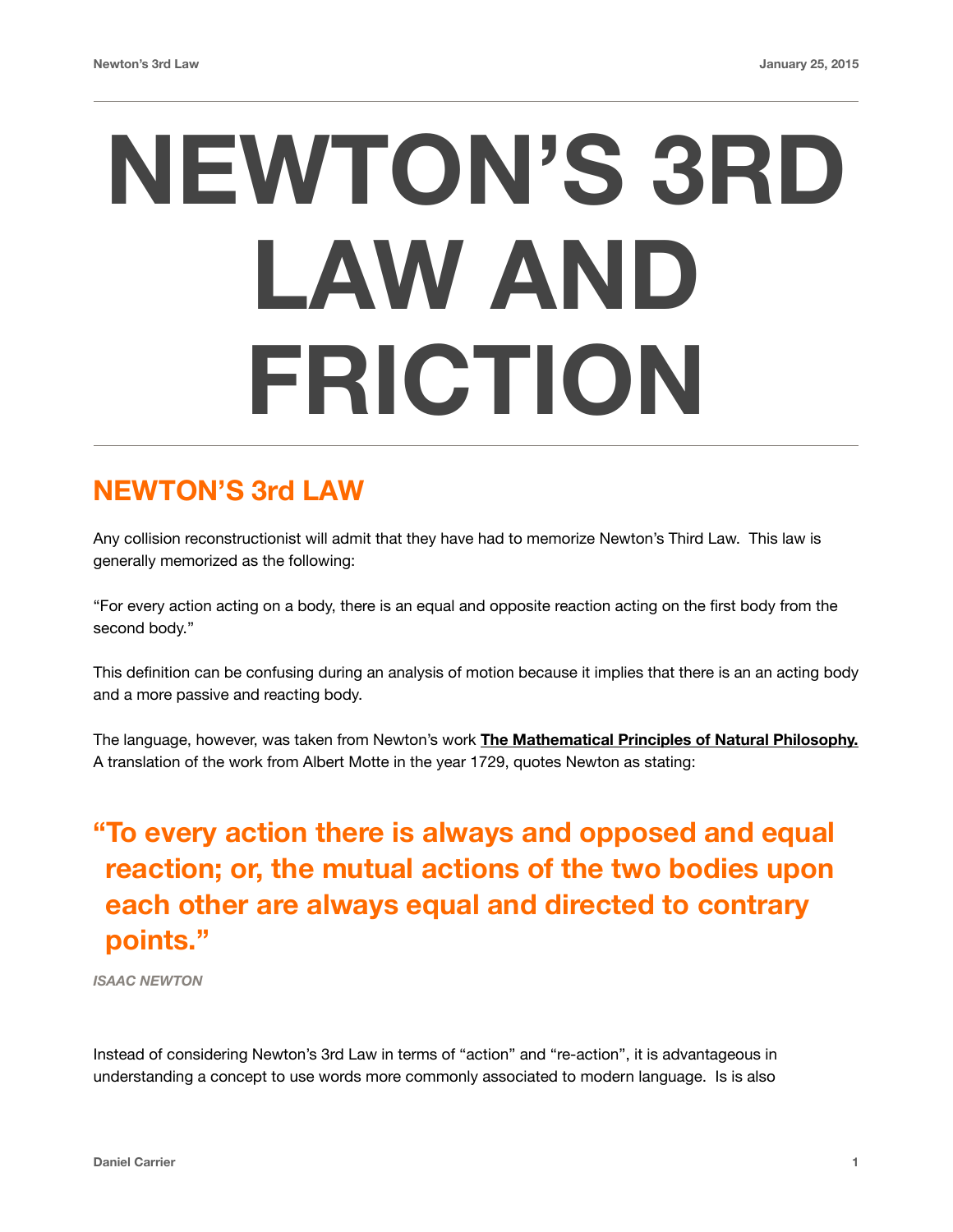advantageous to use the word "force" as opposed to the word "action". In modern language, Newton's 3rd Law could be worded as follows:

### **If object A exerts a force on object B, then object B exerts a force of equal magnitude but opposite in direction on object A.**

*ISAAC NEWTON*

Although the words are slightly different from those used by Newton, the concept is identical, and is much easier to understand.

Newtons 3rd Law tells us that:

- 1. Forces always come in pairs
- 2. Forces involve mutual interaction between 2 objects
- 3. The forces act on each object in equal magnitude but opposite in direction.

#### **Friction**

Now let us examine the implication of Newton's 3rd Law in the context of friction.

Friction can best be described as the force that acts between any two surfaces that are in contact and opposing their relative motion. Ultimately, friction arises from the forces between the atoms in the surfaces of both objects.

Also, friction is proportional to the normal force between the surfaces, where the normal force is the force at a 90 degree angle to the surface on which motion is occurring. Mathematically, this relationship is expressed as

Friction: the force that acts between any two surfaces that are in contact and opposing their relative motion.

$$
\overrightarrow{F}_f = \mu \overrightarrow{N}
$$

where  $\,F_{\!f}$  is the force of friction,  $\,\mu\,$  is the coefficient of friction, and  $\,N$  is the normal force (acting at 90  $\,$ degrees to the path of motion.)  $\Rightarrow$  $\mu$  is the coefficient of friction, and  $N$ !!<br>: :